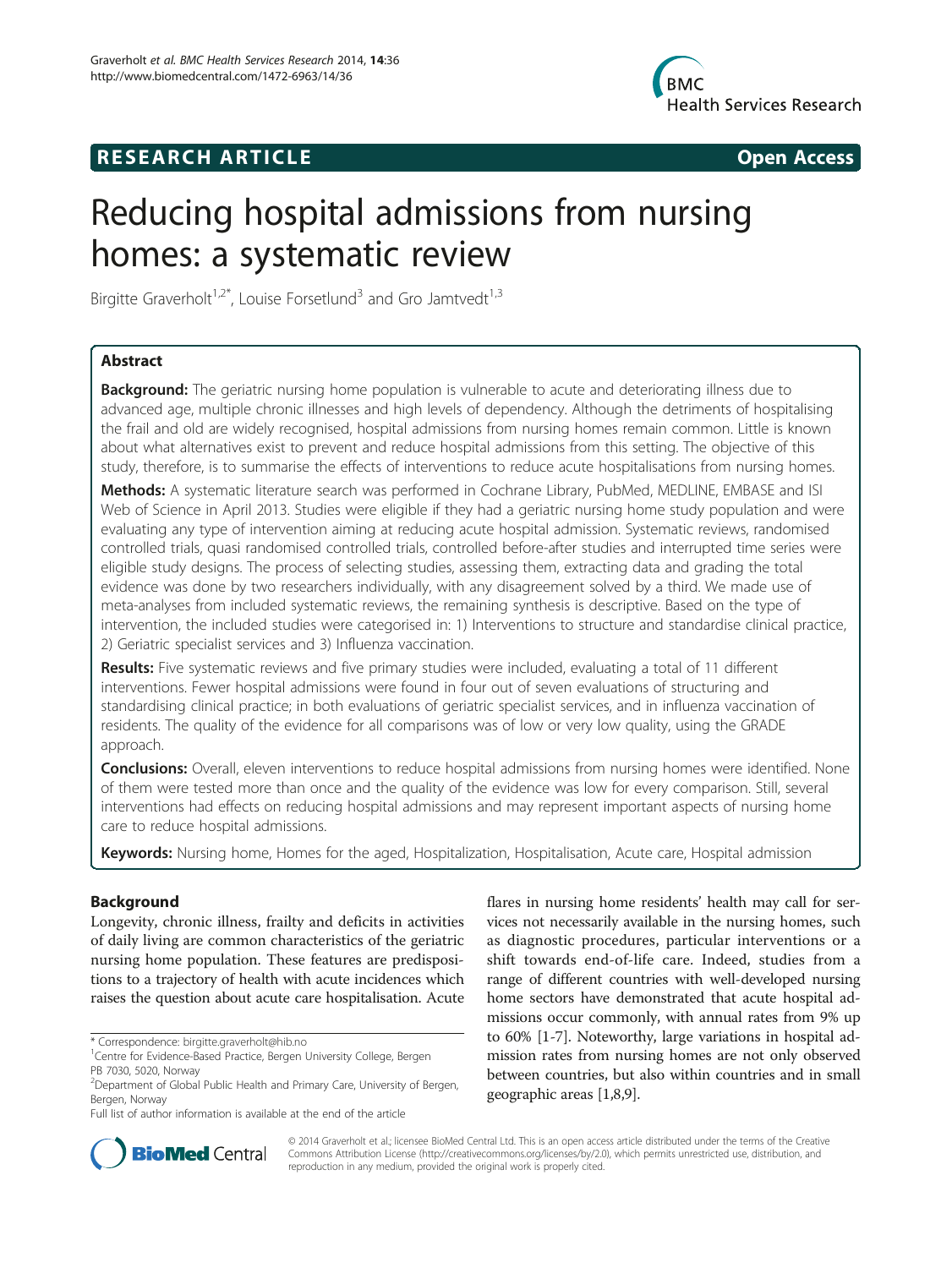Adding to this picture, a number of studies have pointed to the detrimental impacts that hospitalisations may have on elderly people, including iatrogenic illnesses, like infections to functional and cognitive decline [[10-16](#page-7-0)]. Additionally, the nursing home population is appointed to account for many potentially unnecessary hospitalisations, with estimates between 19–67% [[17-20\]](#page-7-0). As such, a reduction of hospital admissions among nursing home residents may potentially serve a dual benefit of improving care for residents, as well as reducing use and monetary cost of specialist health care.

Although it is strongly communicated that nursing home residents represent an overuse of specialist services [[17](#page-7-0)-[20\]](#page-7-0) it is not clear what strategies can best substitute hospitalisations. Thus, enforced by healthcare reforms that warrant for a shift in the provision of health care from specialist to primary care settings, there is an increasing interest for care models that can replace frequent and perhaps unnecessary use of hospital admissions from nursing homes [\[21,22](#page-7-0)]. Still, it is not clear what strategies can best substitute hospitalisations, to achieve the twofold aim of providing high quality services and reducing cost in specialist health care.

The objective of this systematic review is therefore to summarise the effects of interventions to reduce acute hospitalisations from nursing homes.

# Methods

This is an update of a systematic review published in Norwegian by the Norwegian Knowledge Centre for the Health Services [[23\]](#page-7-0). A protocol for the first version, including eligibility criteria, search strategy and methods of analysis, was developed in advance and made available in PROSPERO [[24](#page-7-0)].

#### Eligibility criteria

We considered studies with a geriatric nursing home study population, evaluating any type of intervention aiming at reducing hospitalisation, compared to care as usual or a different intervention. The primary outcome measure of interest was acute hospital admission. The secondary outcomes, listed in the protocol, are only reported in the supplementary summary of findings tables (Additional file [1](#page-6-0): Tables S4-S12). Study designs eligible for this review were systematic reviews, randomized controlled trials (RCT), quasi-randomized controlled trials, controlled before-after studies and interrupted time series. We imposed no restriction on language or publication year in the search. We decided to deal with languages as they emerged and to draw on language proficiency levels in the review group, among colleagues or to translate studies if necessary. The two studies in Spanish and Austrian was managed in the review team and no studies were excluded due to language.

#### Literature search

The updated literature searches were carried out from the inception and until April 2013 in the following databases: The Cochrane Library, PubMed, MEDLINE Ovid 1946, EMBASE Ovid 1974, ISI Web of Science and CINAHL Ebsco. The search strategy was developed using keywords and standardised key words, where appropriate. The search terms derived from the population/setting (nursing home) and the primary outcome (hospitalisation). The complete search strategy is available in the (Additional file [1:](#page-6-0) Table S1) and in the protocol [\[24](#page-7-0)].

#### Study selection and assessment

Titles and abstracts that the literature search brought fourth were screened independently by two researchers (LF, BG). Any potentially relevant publication was ordered in full-text and assessed for inclusion and exclusion according to eligibility criteria, following the same procedure. Any disagreement in the process of selecting, assessing and collecting data was solved by a third researcher (GJ).

Reviews that fulfilled criteria for inclusion were assessed for methodological quality using a check list based on international criteria for assessing reviews [[25](#page-7-0)]. Only reviews of high quality were included. From the included SRs, we only used data from included primary studies that were relevant to our eligibility criteria. We used the review authors' own assessment of risk of bias. For primary studies we used the risk of bias tool from Cochrane Handbook [[26](#page-7-0)]. We used GRADE (Grading of Recommendations, Assessment, Development and Evaluation) to assess and grade the quality of the overall documentation for each outcome as high, middle, low or very low quality [\[27\]](#page-7-0).

#### Data extraction process

For each included study, we extracted the following information: Full reference, the number of study participants, type of intervention, type of control intervention, the setting and outcomes. If the outcome was measured several times in a study, we used the last observation.

# Synthesis of results

Where possible, we reported the overall effect estimate from meta-analyses in included systematic reviews (Additional file [1](#page-6-0): Tables S11-S12) [\[28,29](#page-7-0)]. For the remaining included studies, analyses were descriptive, due to differences in interventions. We used RevMan 5 to recalculate estimates if we considered that this would improve the reporting of the effect estimates, the preferred presentation being relative risks (RR) with 95% confidence intervals (CI).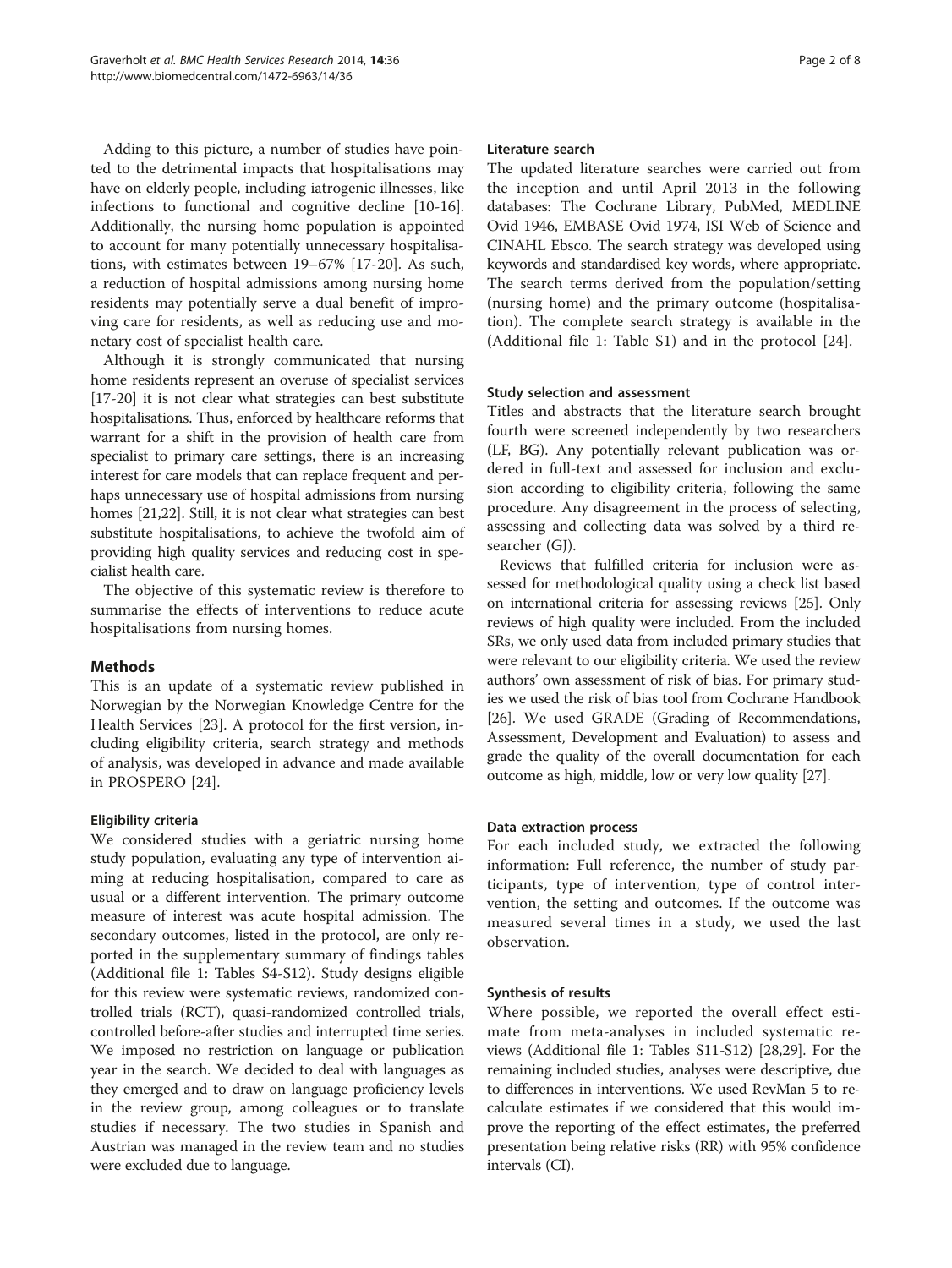### Results

#### Study selection

The literature search identified a total of 6 250 unique references. Of these, 54 studies were retrieved in full text and assessed according to eligibility criteria. A total of four systematic reviews and five primary studies met the inclusion criteria and were included. Figure 1 holds the details of the selection process. A table of excluded studies and reason for exclusion is available as an (Additional file [1:](#page-6-0) Table S2).

#### Characteristics of included studies

Four systematic reviews and five primary studies, evaluating a total of 11 different interventions were included. All but two of the included studies were in English; these two were Austrian and Spanish [[30](#page-7-0),[31](#page-7-0)]. Follow-up periods varied between 30 days up to 3 years. The interventions varied fundamentally and made it unfeasible to do meta analyses; the exception being two included Cochrane reviews on the effect of influenza vaccination [[28,29\]](#page-7-0).

We classified the type of interventions into three categories; Interventions to structure or standardise clinical practice, geriatric specialist services and influenza vaccination. The categories were decided after the inclusion of studies, to cluster studies according to type of intervention. The results are presented according to these categories: Tables [1](#page-3-0), [2,](#page-3-0) [3](#page-4-0) hold descriptions of included studies and Additional file [1](#page-6-0): Tables S4-S12 are summary of findings.

Only the results for the primary outcome (hospitalisation) are reported in the manuscript. The results for other outcomes are included in the summary of finding tables (Additional file [1](#page-6-0): Tables S4-S12).

#### Methodological quality

Overall, using GRADE, we judged the quality of the evidence as being low or very low for all outcomes. All but one comparison was downgraded because of a high or unclear risk of bias. Imprecision was the second most frequent reason to downgrade and indirectness was a problem in several studies. The evidence from one of the systematic reviews was additionally downgraded due to inconsistency of results between studies. In the supplemental file, all judgements for assessing methodological quality are made explicit (Additional file [1](#page-6-0): Tables S4-S12).

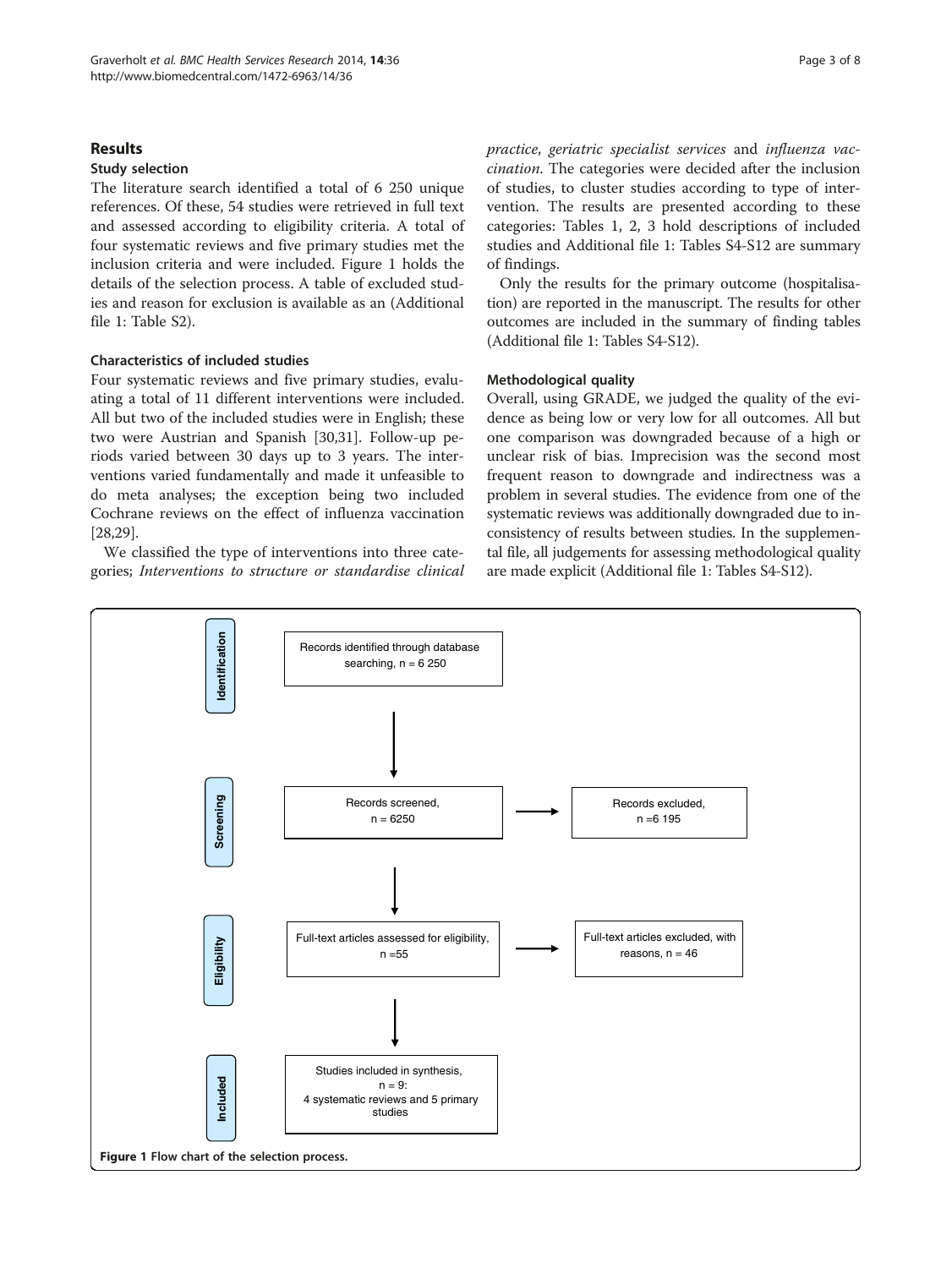| Study, design, included<br>studies if SR*                                                | Population                                                                                  | Intervention                                                                                                                                                                             | Control       | The setting and nationality                                                                 |
|------------------------------------------------------------------------------------------|---------------------------------------------------------------------------------------------|------------------------------------------------------------------------------------------------------------------------------------------------------------------------------------------|---------------|---------------------------------------------------------------------------------------------|
| Robinson 2012 [32],<br>Systematic review, 3/4 studies<br>were relevant for inclusion     | People with cognitive<br>impairment                                                         | Defined as 'Any kind of advance care<br>planning' by review authors.                                                                                                                     | Usual care    | Any care environment,<br>including nursing homes                                            |
| Caplan 2006, Controlled before<br>after design                                           |                                                                                             | A structured educational programme<br>(Let Me Decide) for health personnel,<br>residents and their families                                                                              |               | Nursing homes in Canada,<br>Australia and USA                                               |
| Molloy 2000, Randomised<br>controlled trial                                              |                                                                                             | The Let Me Decide programme in<br>addition to hospital-to-the-nursing-<br>home                                                                                                           |               |                                                                                             |
| Morrison 2005, Non-<br>randomised controlled trial                                       |                                                                                             | Half-day course for social workers in<br>quiding residents and families in ACP.<br>Feedback to physicians was given in<br>intervention group to initiate referral to<br>palliative care. |               |                                                                                             |
| Hall 2011 [33], Systematic<br>review                                                     | Residents of care homes for<br>older people                                                 | Defined as 'All types of palliative care<br>service delivery interventions' by review<br>authors.                                                                                        | Not specified | Setting defined as 'collective<br>institutional settings where<br>care is provided' Nursing |
| 1/3 studies was relevant for<br>inclusion: Casarett 2005,<br>Randomised controlled trial |                                                                                             |                                                                                                                                                                                          |               | homes in USA                                                                                |
| Hutt 2011 [34], Controlled<br>before-after study                                         | Nursing home residents<br>with symptoms of systemic<br>lower respiratory tract<br>infection | Multifaceted implementation of a<br>national quideline for management of<br>nursing-home-acquired pneumonia                                                                              | Usual care    | 16 nursing homes in<br>Colorado, USA (8 intervention<br>homes and 8 control homes)          |
| <b>Loeb 2006</b> [35], Cluster<br>randomised controlled trial                            | Nursing home residents<br>with pneumonia                                                    | On-site treatment of pneumonia<br>according to pathway                                                                                                                                   | Usual care    | 22 nursing homes Ontario,<br>Canada                                                         |
| Lee 2002 [36], Cluster<br>randomised controlled trial                                    | Nursing home residents<br>with chronic obstructive<br>pulmonary disease                     | Community nurses followed up<br>residents for 6 months post-<br>hospitalisation according to a care<br>protocol                                                                          | Usual care    | 45 nursing homes in Hong<br>Kong, China                                                     |

<span id="page-3-0"></span>

| Table 1 Table of included studies in the category Interventions to structure and standardise clinical practice |  |
|----------------------------------------------------------------------------------------------------------------|--|
|----------------------------------------------------------------------------------------------------------------|--|

\*See included systematic review for full reference of included primary studies.

#### Effects of interventions

Interventions to structure and standardise clinical practice Seven different interventions in this category had been evaluated in two systematic reviews and three single studies (Table 1). One systematic review summarised the effect of advance care planning in people with cognitive impairment, and included three studies relevant for this review [\[32](#page-7-0)]. Two of the studies, a cluster randomised controlled trial and a controlled before after study, both investigated a structured program aimed at residents, families and health personnel in the intervention homes, but the latter additionally provided hospital-to-nursinghome services. Both studies found that intervention homes reported fewer hospitalisations than the control homes (mean 0.27 hospitalisations vs. 0.48,  $p = 0.001$ , and RR 0.89, 95% CI: 0.85-0.93, respectively). In the third study, a cluster-RCT, social workers in intervention wards received a course in how to do structured interviews with residents to identify needs for advance directives. The effect of this intervention on number of hospitalisations was unclear (RR 0.60, 95% CI 0.28-1.28) (Additional file [1](#page-6-0): Table S4).

The other review evaluated the effectiveness of palliative care service delivery interventions in nursing homes, and one of three included studies met our eligibility criteria [[33](#page-7-0)]. This was an RCT aimed at increasing the use

| Study, design                                                 | Population                | Intervention                                                                                                                                                                                   | Control    | The setting and nationality                                                         |
|---------------------------------------------------------------|---------------------------|------------------------------------------------------------------------------------------------------------------------------------------------------------------------------------------------|------------|-------------------------------------------------------------------------------------|
| Díaz-Genúndez 2011 [30].<br>Controlled before-after study     | Nursing home<br>residents | Ambulatory geriatric team doing comprehensive<br>geriatric assessments of residents and revision of their<br>medication, in addition to providing educational<br>sessions and support to staff | Usual care | 14 nursing homes in Spain (10<br>voluntary intervention homes,<br>14 control homes) |
| <b>Shippinger 2012</b> [31],<br>Controlled before-after study | Nursing home<br>residents | Mobile GEriatric Consultant geriatric service (GECO) in Usual care<br>addition to usual care                                                                                                   |            | Two nursing homes in Austria<br>(one intervention home and<br>one control home)     |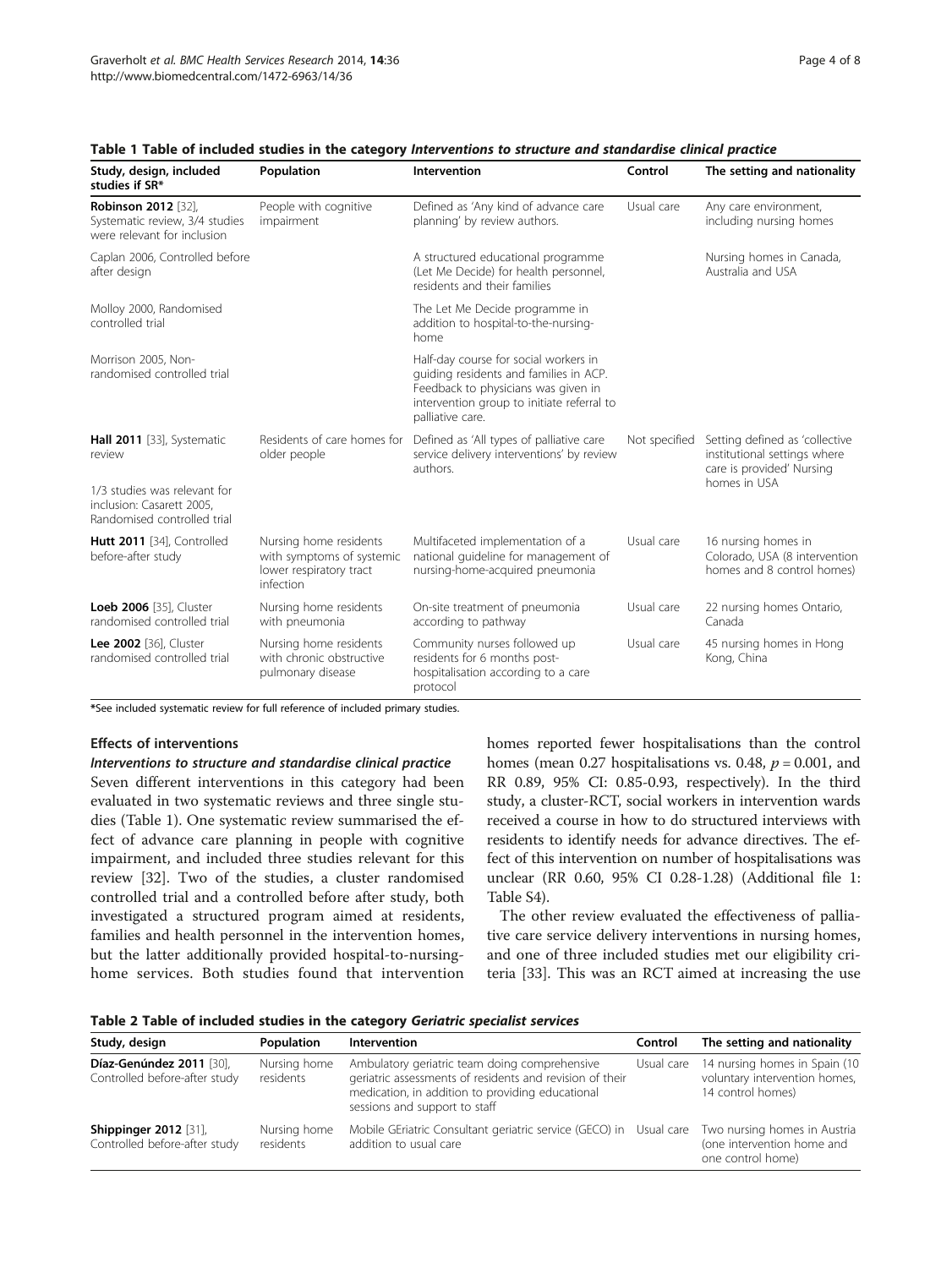| Study, design, Included studies if SR*                                                                                                                                                                                                                                                                                                                                                                                                                                                                                                                                                                                                                                                        | Population                                                               | Intervention                                                                                                          | Control    | The setting and<br>nationality                                         |
|-----------------------------------------------------------------------------------------------------------------------------------------------------------------------------------------------------------------------------------------------------------------------------------------------------------------------------------------------------------------------------------------------------------------------------------------------------------------------------------------------------------------------------------------------------------------------------------------------------------------------------------------------------------------------------------------------|--------------------------------------------------------------------------|-----------------------------------------------------------------------------------------------------------------------|------------|------------------------------------------------------------------------|
| Thomas 2010 [29], Systematic review                                                                                                                                                                                                                                                                                                                                                                                                                                                                                                                                                                                                                                                           | Healthcare workers<br>caring for elderly<br>residents in<br>institutions | Promotion of vaccination of<br>healthcare workers with any<br>influenza vaccine given alone or<br>with other vaccines | Usual care | Any type of institution<br>for elderly, including<br>nursing homes     |
| 2/5 studies were relevant for inclusion: Hayward<br>2006, Lemaitre 2009, Cluster-randomised<br>controlled trials                                                                                                                                                                                                                                                                                                                                                                                                                                                                                                                                                                              |                                                                          |                                                                                                                       |            | Nursing homes in<br>England and France                                 |
| Jefferson 2010 [28], Systematic review                                                                                                                                                                                                                                                                                                                                                                                                                                                                                                                                                                                                                                                        | Elderly people                                                           | Vaccination with any influenza<br>vaccine                                                                             | Usual care | Irrespective of setting,<br>including nursing<br>homes                 |
| One to 27 out of 75 studies were relevant: Feery<br>1976, Saah 1986b, Horman 1986, Fyson 1983a,<br>Patriarca 1985a, Goodman 1982, Straburg 1986,<br>Fyson 1983b, Meiklejohn 1987, Cartter 1990c,<br>Cartter 1990a, Cartter 1990, Aylor 1992, Morens<br>1995, Monto 2001, Murayama 1999, Ruben 1974,<br>Saah 1986a, Arroyo 1984, Coles 1992, Patriarca<br>1985b, Caminiti 1994, Deguchi 2001, Howells<br>1975a, Howells 1975b, Howells 1975c, Saah 1986c,<br>Strassburg 1986, Arden 1988, Cartter 1990b, Taylor<br>1992, Mukerjee 1994, Isaacs 1997, Leung 2007,<br>D'Alessio 1969, Currier 1988, Saito 2002a, Saito<br>2002b, Gross 1988, Cuneo Crovari 1980, Howarth<br>1987a, Howarth 1987b |                                                                          |                                                                                                                       |            | Nursing homes in USA,<br>Australia, Canada, Japan,<br>Italy, China, UK |

<span id="page-4-0"></span>Table 3 Table of included studies in the category Influenza vaccination

\*See included systematic review for full reference of included primary studies.

of hospice services by supporting physicians in identifying residents in need for this. The intervention group reported lower hospitalisation rate (mean annual admissions 0.28 per bed  $(SD \pm 0.70)$  vs. 0.49  $(SD \pm 0.89)$ ,  $p = 0.004$ ) (Additional file [1:](#page-6-0) Table S5).

Hutt and colleagues [[34](#page-7-0)] tested the effect of a multifaceted implementation strategy of a national guideline for management of nursing home acquired pneumonia in a cluster-RCT [[34\]](#page-7-0). The risk difference between intervention and control group was a statistically non-significant reduction in hospitalisation for the intervention group (Additional file [1:](#page-6-0) Table S6). Loeb and colleagues [[35](#page-7-0)] compared the use of a clinical care pathway to usual care for nursing home residents developing symptoms of lower respiratory infections, also using a cluster-RCT design (Additional file [1](#page-6-0): Table S7) [[35](#page-7-0)]. Among the intervention homes there was a statistically significant lower hospital admission rate (weighted mean difference of 12% (95% CI:5-18%,  $p = 0.001$ )). In the last of the three primary studies, Lee and colleagues [[36](#page-7-0)] compared a care protocol with usual care for residents recently hospitalised with chronic obstructive pulmonary disease (COPD) (Additional file [1](#page-6-0): Table S8) [[36](#page-7-0)]. There was not a statistical significant difference in re-hospitalisation rates between the groups in number of COPD-related readmissions ( $p$ -value = 0.67).

The quality of the evidence for the results for this category was graded low or very low quality (Additional file [1](#page-6-0): Tables S4-S8).

#### Geriatric specialist services

The use of geriatric specialist services in nursing homes was evaluated in two single studies [\[30,31\]](#page-7-0). Both of these tested the effectiveness of providing ambulant specialist services, in addition to usual care, but in different facets. Schippinger [\[31\]](#page-7-0) evaluated a service where a physician did regular and on-call visits intended to provide services otherwise associated with hospitalisation (Additional file [1](#page-6-0): Table S10) [[31](#page-7-0)]. The intervention home had fewer cases of hospitalisation than the control home (6.1 cases vs. 11.7 cases per 100 residents,  $p < 0.01$ ). Dìaz-Gegùndez [\[30](#page-7-0)] evaluated an ambulant team with a nurse and a physician, doing comprehensive geriatric assessments of residents as well as reviewing medications and providing support to staff (Additional file [1:](#page-6-0) Table S9) [\[30\]](#page-7-0). Also in this study, the intervention group reported fewer hospitalisations than the control group (56 cases vs 32 cases per 100) (RR 0.58, 95% CI: 0.52-0.65) (calculated by us, based on numbers given in the study).

The quality of the evidence for the results for this category was graded very low (Additional file [1:](#page-6-0) Tables S9-S10).

#### Influenza vaccination

Two Cochrane reviews concerning influenza vaccination were relevant for this review; one reviewing studies where health personnel were encouraged to vaccinate and another where effects of influenza vaccination among residents were reviewed [\[28,29](#page-7-0)]. In the first review by Thomas [[29](#page-7-0)],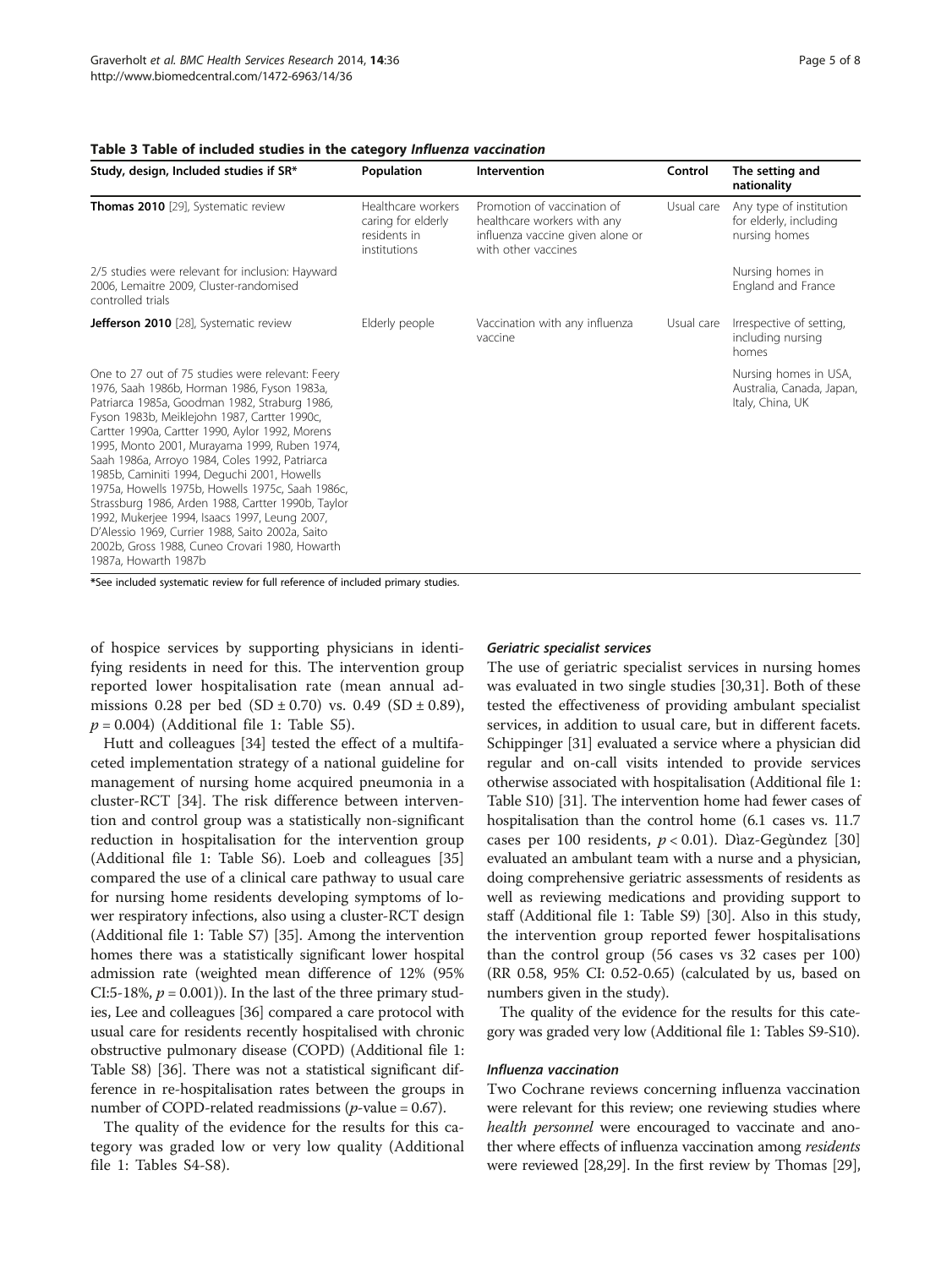two out of five included studies were relevant to us, but the effect of influenza vaccination in health personnel on hospitalisation of residents was unclear (RR 0.89, 95% CI: 0.75-1.06) (Additional file [1:](#page-6-0) Table S11) [[29](#page-7-0)]. In the review by Jefferson [\[28\]](#page-7-0), the meta-analysis showed a favourable effect on hospitalisation for the residents that were vaccinated (RR 0.51, 95% CI: 0.33-0.66) (1.1% in intervention group vs 1.7% in control group) (Additional file [1](#page-6-0): Table S11) [\[28\]](#page-7-0).

The quality of the evidence for the effect of vaccinating health personnel or nursing home residents was graded low and very low, respectively (Additional file [1](#page-6-0): Tables S11-S12).

### **Discussion**

We set out to systematically review the effects of interventions to reduce acute hospital admissions from nursing homes. Four systematic reviews and five primary studies were included, evaluating a total of eleven different interventions. Overall, using GRADE, the quality of the evidence for all outcomes was low or very low. In systematic reviews, the quality of evidence reflects the extent of confidence that an estimate of effect is correct [[37\]](#page-7-0). As such, our confidence in the findings is weak. Still, we believe that this review is an important contribution as the first truly systematic and transparent approach to the topic. Further, several of the included studies showed promising effects on hospital admission, but were downgraded, in many cases because of the relatively few included patients. Among the seven interventions to structure or standardise treatment, a reduction in hospital admissions was found for four of them. This was the case for two out of three advance care planning interventions, one intervention to enhance the use of palliative care services and one where a care pathway for lower respiratory tract infections was tested. For the three remaining interventions in this category; an ACPintervention involving social workers, one multifaceted implementation of a national guideline for the treatment of pneumonia and a care protocol for residents with COPD, a statistical significant difference in hospitalisation between the intervention and control group was not found. Two single studies tested geriatric specialist services, both involving flexible and add-on special competence and human resources to the care in nursing homes. Both of these reported fewer hospitalisations in favour of the intervention. Two Cochrane reviews respectively tested influenza vaccination among residents and health personnel. The case of vaccinating residents, although many studies were identified, only observational design studies were found, making it infeasible to draw conclusive inferences from the findings. Also, noteworthy, all of the studies failed to show an effect on laboratoryconfirmed influenza, raising serious doubt in the inherent conceptual mechanism of the intervention. Further, it is not clear whether promoting influenza vaccination among health personnel makes a difference on hospitalisations of nursing home residents.

#### Limitations

Although the literature searches were conducted by a research librarian using well-developed search filters and strategies, there is always a possibility of missing relevant studies due to the structural complexity of the literature databases, lack of use of pregnant text words in abstracts and also, in some instances, inconsistent indexing of articles. In our search we required that the references should be either indexed with terms for hospitalisations or having used 'hospitalisation' or a synonym in the abstract.

The screening process introduced predicament for a few studies, where hospitalisation was an outcome measure but where the intervention was not aimed at reducing hospitalisations. In these cases hospitalisation was measured as a possible adverse effect of an intervention that, in turn, was not aimed at reducing hospitalisations. When in doubt, we used the aim of the study to determine whether the intervention could coherently impact on acute hospitalisation admissions. This may have led to different decisions in the hands of other reviewers.

Most often, the comparison of the intervention was against usual care, however, this can obviously have different meanings in various settings and usually the descriptions leave it somewhat unclear what the comparison really was. Caution must be shown when judging the transferability of findings and circumstances from one nursing home setting to another, particularly across nationalities.

#### Implications and future research

The clinical usefulness of this review is weakened by the low quality of the evidence of the included studies, as well as the limited numbers of evaluations for each comparison. Unfortunately, this is not a stand-alone example in the sphere of research in nursing homes, as the body of evidence with robust designs to inform decisions is generally small, with few interventions evaluated more than once [\[38\]](#page-7-0). Several intervention studies were excluded because of a weak before-after study design, such as the INTERACT studies [[39](#page-7-0),[40](#page-7-0)]. The fact that the quality of evidence for every comparison in this review was downgraded is not equivalent to claiming the interventions do not impact on hospitalisation, though. Rather, this renders the need for further studies, to increase the confidence of the findings.

As health care policies around the globe are seeking ways to increase efficacy and reduce strain on specialist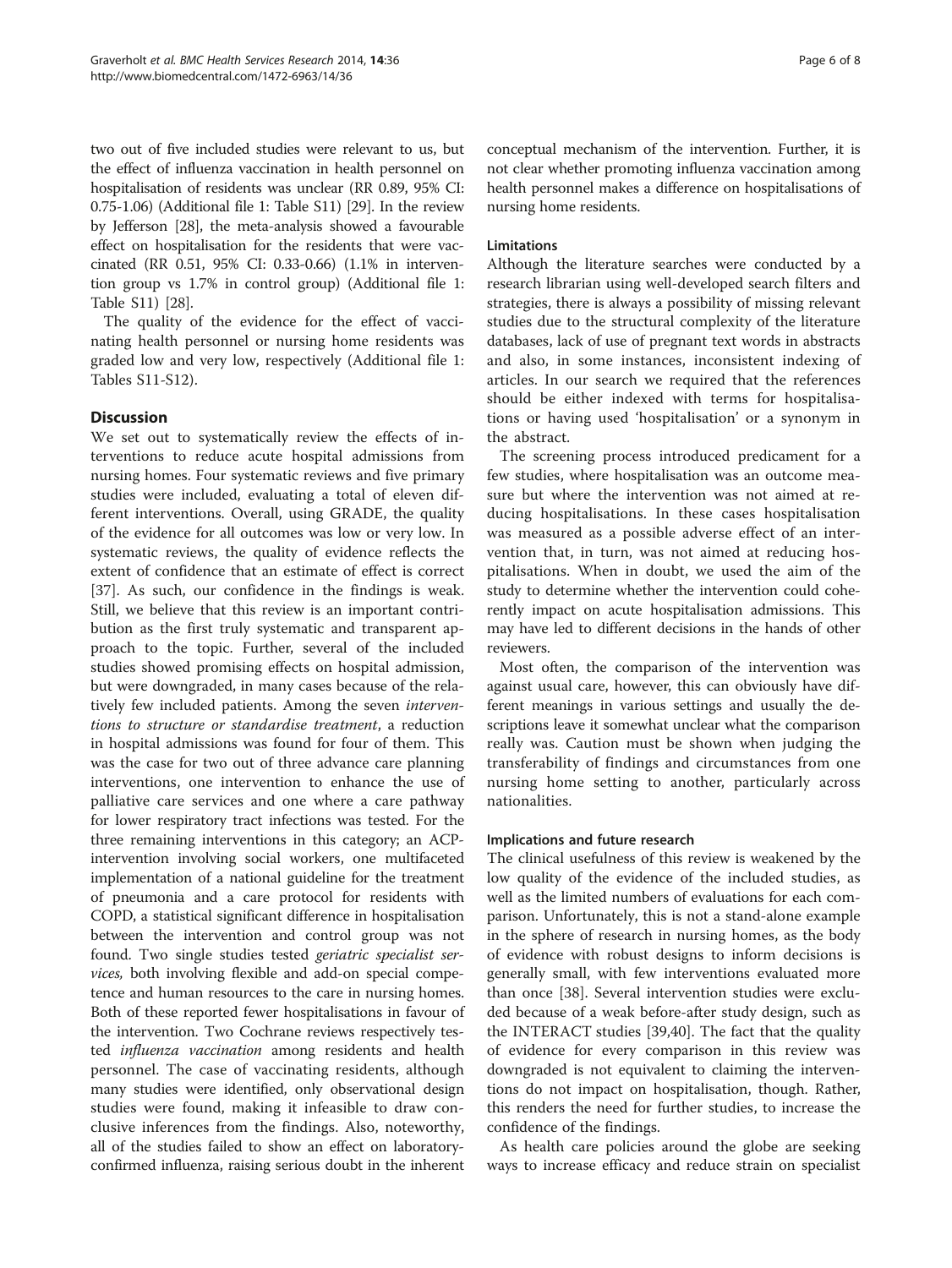<span id="page-6-0"></span>services, reducing emergency admissions is often accentuated as the key to achieve this. However, it is currently debated whether the frail and old really represent much of a potential in this case [[41-43](#page-7-0)]. Although remaining a target population in the health-policy discourse, it appears that much of the rhetoric is based on anecdotal arguments. This review brings together what is available evidence to inform the case for acutely ill nursing home residents. The fact that we found few studies fulfilling our eligibility criteria, even as accepting less rigorous designs for evaluating effectiveness of interventions, confirms that little research effort is placed on this matter. This is an evidence-policy gap with an urgent need to better inform current policies and reforms in the case of nursing home residents. A larger and better body of evidence is required before recommendations and incitements come in place. Moreover, research policies should request trials in the intersection between primary and secondary care for frail and old residents, emphasising which methodological demands are necessary for the research to have impact.

Most of the studies referred to introductorily, to underpin the argument for reducing hospitalisations, are based on observational studies [[10-16\]](#page-7-0), without control groups. Intuitively, reducing hospitalisations for this very frail group of elderly is favourable, but prospective studies with control groups are required to provide more solid evidence for the well-used arguments. Secondly, the studies where many hospitalisations are claimed to be ambulatory care sensitive, and thus potentially unnecessary, are mostly based on secondary analysis of administrative data [\[17-20\]](#page-7-0). These judgments are thus made in retrospect, where contextual information is lost.

For future studies evaluating interventions to reduce hospitalisations, adherence to the framework of complex interventions is recommended, where barriers and facilitators for treating the residents on-site, and process evaluations are addressed [[44,45\]](#page-7-0). Clearly, the potential for interdisciplinary innovations across levels of health care is present, and necessary. It goes without saying, but interventions reducing hospitalisations must hold proof of being a more gentle option for the frail and old, in addition to being equally safe and effective.

# **Conclusions**

Few evaluations are conducted on the effects of interventions to reduce hospital admissions from nursing homes. Eleven evaluated interventions were identified, but none were tested more than once with a rigorous study design. Although the quality of evidence was low for all comparisons in this review, some of the interventions had effects on reducing hospital admissions. These interventions, such as advance care planning, palliative care, care pathways and geriatric specialist services, may represent important aspects of nursing home care to reduce hospital admissions and should be studied further. Our findings suggest an evidencepolicy gap, where current policies and practices are lacking evidence-based management strategies to underpin them.

# Additional file

[Additional file 1:](http://www.biomedcentral.com/content/supplementary/1472-6963-14-36-S1.pdf) An additional file is available (Supplementary File), containing the complete search strategy (Table S1), table of excluded studies with reason for exclusion (Table S2), risk of bias assessments of primary studies (Table S3) and GRADE summary of findings tables (Table S4-S12).

#### Competing interests

All authors declare they have no competing interests.

#### Authors' contributions

BG, LF and GJ made substantial contributions to conception of the study and to the development of the protocol of this review, the acquisition of data and interpretation of the data. BG drafted the manuscript and LF and GJ has been involved in revising it critically before submission. Approval of the final version has been given from all authors.

#### Acknowledgements

Research librarian Mariann Mathiesen, The Norwegian Knowledge Centre for the Health Services, made a substantial contribution to setting up and carrying out the literature search for the studies.

#### Author details

<sup>1</sup> Centre for Evidence-Based Practice, Bergen University College, Bergen PB 7030, 5020, Norway. <sup>2</sup>Department of Global Public Health and Primary Care, University of Bergen, Bergen, Norway. <sup>3</sup>The Norwegian Knowledge Centre for the Health Services, Oslo, Norway.

#### Received: 1 August 2013 Accepted: 21 January 2014 Published: 24 January 2014

#### References

- 1. Grabowski DC, Stewart KA, Broderick SM, Coots LA: Predictors of nursing home hospitalization a review of the literature. Med Care Res Rev 2008, 65(1):3–39.
- 2. Graverholt B, Riise T, Jamtvedt G, Ranhoff AH, Kruger K, Nortvedt MW: Acute hospital admissions among nursing home residents: a population-based observational study. BMC Health Serv Res 2011, 11:126.
- 3. Condelius A, Hallberg IR, Jakobsson U: Medical healthcare utilization as related to long-term care at home or in special accommodation. Arch Gerontol Geriatr 2010, 51(3):250–256.
- 4. Godden S, Pollock AM: The use of acute hospital services by elderly residents of nursing and residential care homes. Health Soc Care Community 2001, 6(9):367–374.
- 5. Ronald LA, McGregor MJ, McGrail KM, Tate RB, Broemling A-M: Hospitalization rates of nursing home residents and communitydwelling seniors in British Columbia. Can J Aging 2008, 27(1):109-116.
- 6. Gruneir A, Bell CM, Bronskill SE, Schull M, Anderson GM, Rochon PA: Frequency and pattern of emergency department visits by long‐term care residents—a population-based study. J Am Geriatr Soc 2010, 58(3):510–517.
- 7. Jensen PM, Fraser F, Shankardass K, Epstein R, Khera J: Are long-term care residents referred appropriately to hospital emergency departments? Can Fam Physician 2009, 55(5):500–505.
- 8. Carter MW, Porell FW: Variations in hospitalization rates among nursing home residents: the role of facility and market attributes. Gerontologist 2003, 43(2):175–191.
- 9. Graverholt B, Riise T, Jamtvedt G, Husebo BS, Nortvedt MW: Acute hospital admissions from nursing homes: predictors of unwarranted variation? Scand J Public Health 2013, 41(4):359–365.